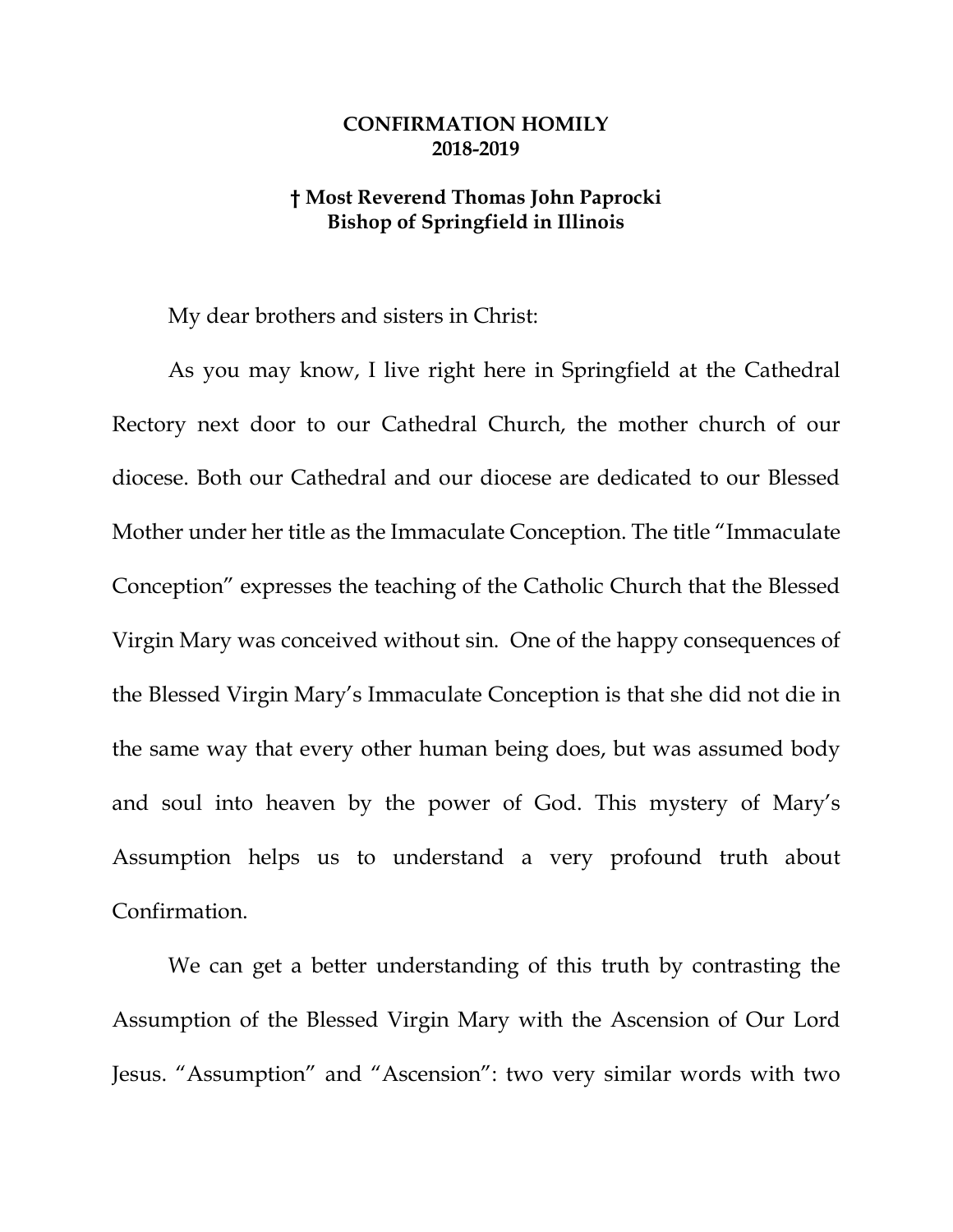very distinct meanings. When we talk about Our Lord's Ascension, we are saying that He ascended into heaven under His own power because, as the Son of God, He certainly had the ability to go up to heaven under His own power. In contrast, we talk about the Assumption of the Blessed Virgin Mary because Mary was assumed or taken up into heaven by the power of God. She could not do that on her own.

In this regard, we are more like Mary than Jesus. We are not God like Jesus, so we cannot get to heaven by our own efforts. We need God's grace to get to heaven. In fact, we are weaker than Mary, because she was full of grace, as Saint Gabriel proclaimed to her at the Annunciation when the Archangel announced that Mary would be the Mother of our Savior. If Mary needed God's help to be assumed body and soul into heaven, how much more do we need God's grace to get to heaven?

The connection of this truth to our understanding of what happens in the Sacrament of Confirmation concerns the fact that, in recent years, the tendency has been to put the emphasis on what the candidates are doing in the Sacrament of Confirmation, as if they are the ones doing the confirming. The truth is that the primary action of all the sacraments is initiated by God,

2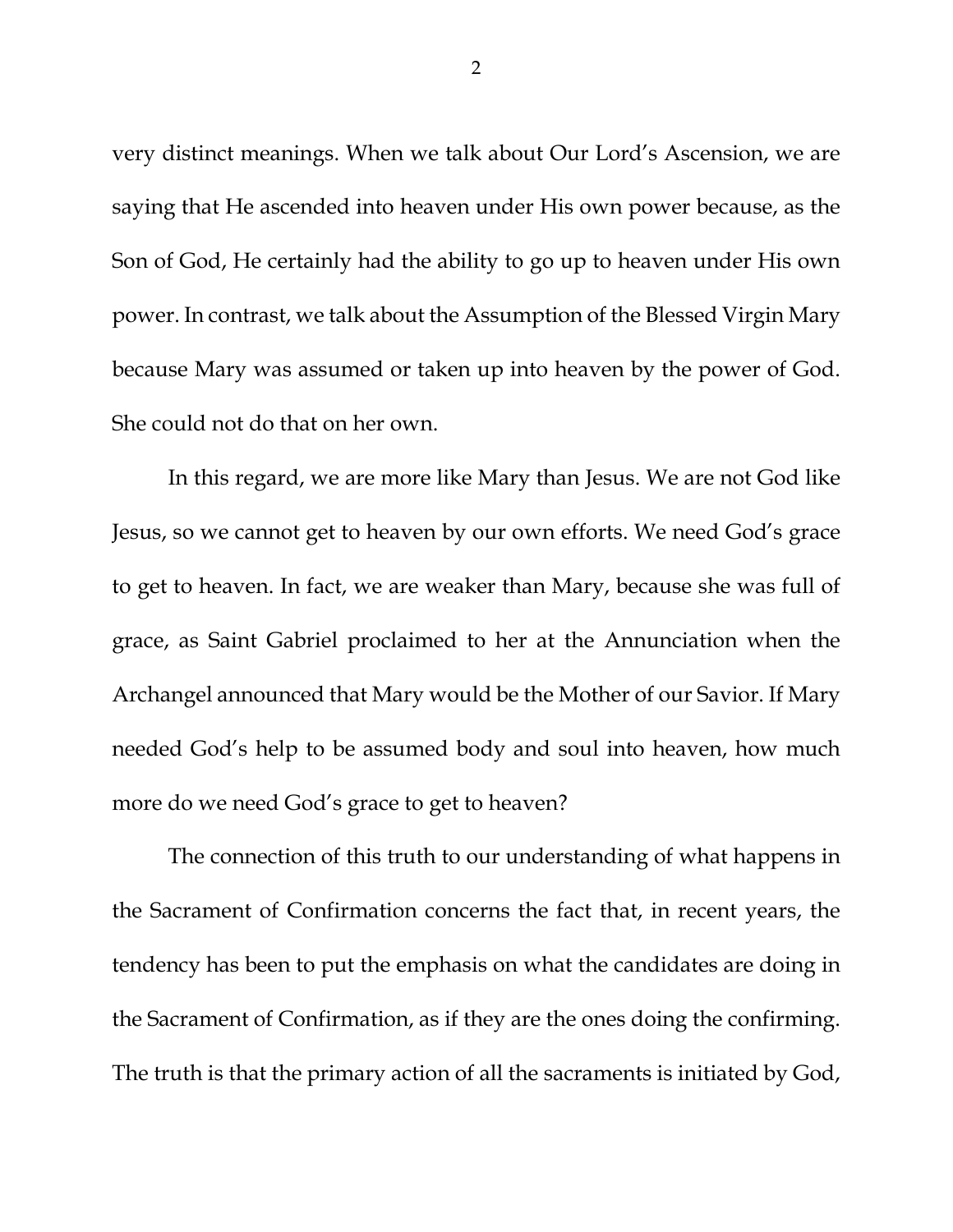not by us. Yes, we have to accept God's grace and cooperate with it, but we cannot somehow manufacture God's grace on our own. God takes the first step by offering us His grace as a freely conferred gift. Our action is one of response to this gift, accepting God's grace with humble and grateful hearts. In the Sacrament of Confirmation, the bishop is the mediator of this grace, administering the sacrament and confirming that the candidate is now fully initiated into the Church.

It is often said that Mary is the model Christian because she shows us how to respond to the gifts offered by her Son, Jesus. We should look to Mary, therefore, to imitate her example of how to be a good disciple—a true follower of Christ. Mary is the great example of how we are to respond to God.

Mary always responded by turning to God in prayer. At the wedding feast in Cana, she prayed by asking Jesus to help the wedding party when they ran out of wine, which, of course, He did.

Mary always responded with trust and faith. As her cousin Elizabeth said of Mary, she believed that what God had spoken to her would be fulfilled!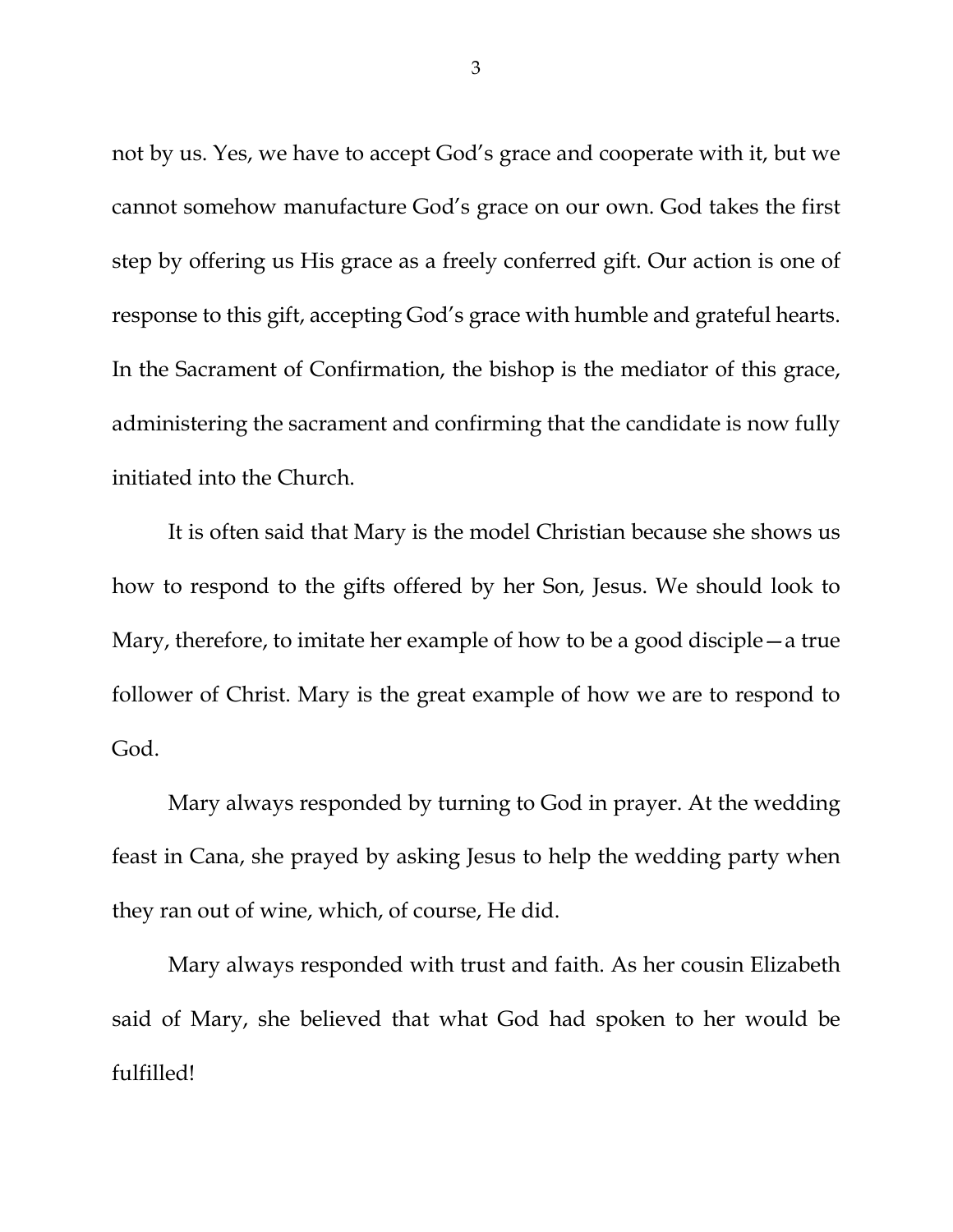Mary always responded by doing what she could. She went looking for Jesus when he had disappeared as a twelve-year old boy, instead of sitting helplessly and worrying, and she found Him in the Temple.

Mary responded as part of the community of the Church. She accepted an important place in the community with John at the foot of the cross. After the crucifixion, she was with the disciples in the Upper Room where they had eaten the Last Supper with Jesus.

In a sense, it may be said that every feast day of Mary is also a reminder of how God works in all of our lives.

In the Immaculate Conception, we learn, as Mary did, that God will never ask us to do anything without having prepared us to be able to say "yes.'

In the Annunciation, we learn, as Mary did, that God will also respect our free will. As St. Francis of Assisi wrote, "God begged flesh from the Blessed Mother in order to become one of us." She could have said "no" to God, but Mary said "yes" and opened the doors of our salvation.

At the Nativity of Our Lord, we learn, as Mary did, that God will always be with us, no matter how dire the circumstances.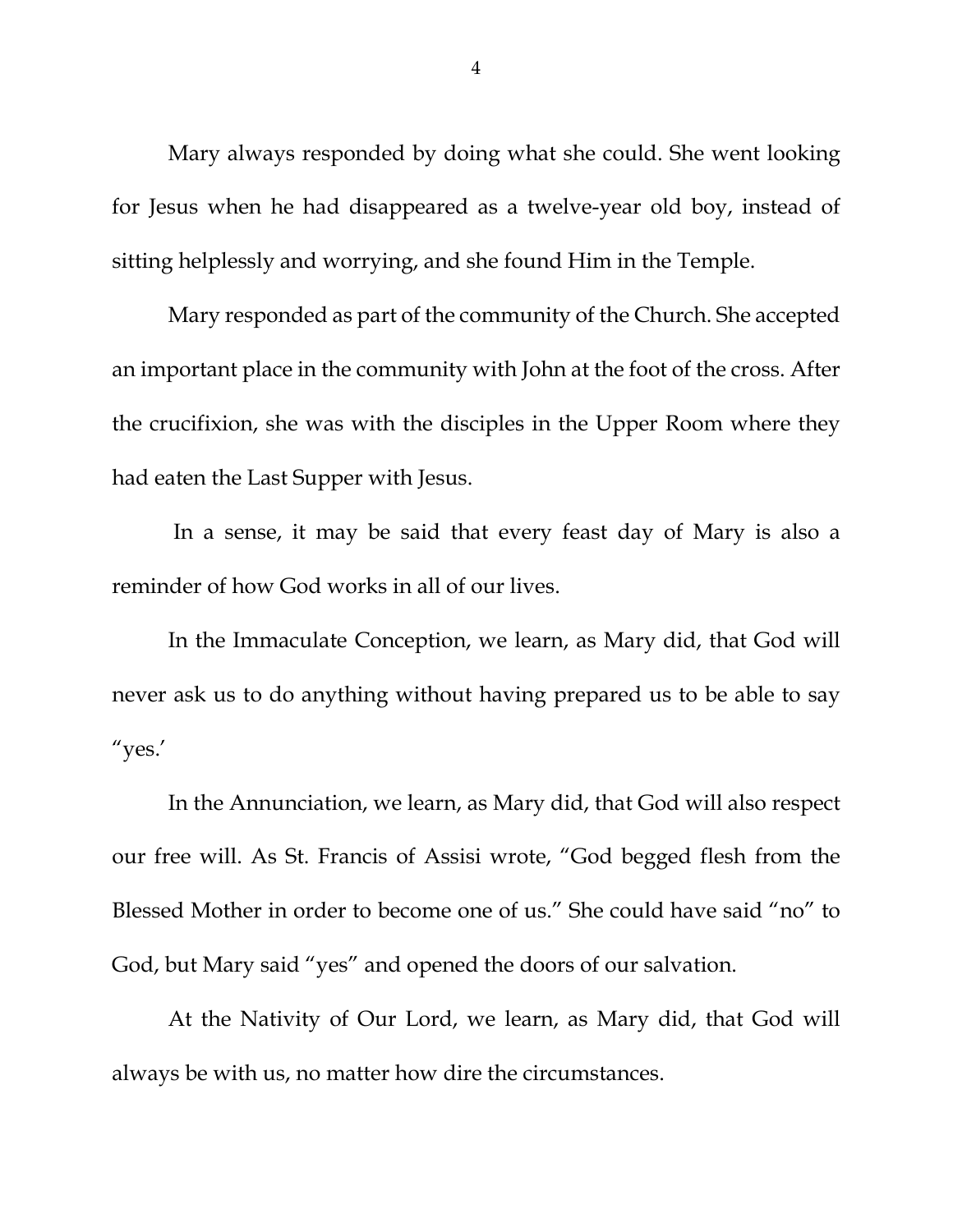Finally, in her Assumption, we learn, as Mary did, that our destiny, our true home, is with God in heaven.

In advance of your Confirmation today, I sent some questionnaires to our candidates asking what receiving the Sacrament of Confirmation means to them. I am going to read some of their responses anonymously, so you can all get a sampling of what the Sacrament of Confirmation means to our candidates and how they plan to live out their Confirmation commitment.

[Read from questionnaires.]

I thank you for these personal professions of faith and I pray that you will always remain as strong in your faith for the rest of your lives as you are expressing here today. Ultimately, our response to the gift of God's grace is the response of faith. Right after this homily, I will ask our Confirmation candidates to stand and renew their baptismal promises. They will do that by responding "I do" to a series of questions that I will pose to them about their faith. Before doing so, we should review: what do we believe?

First, we reject Satan, and all his empty promises. This is a crucial first step since the Devil will try to prevent us from reaching our goal of receiving God's grace and living forever with God in heaven.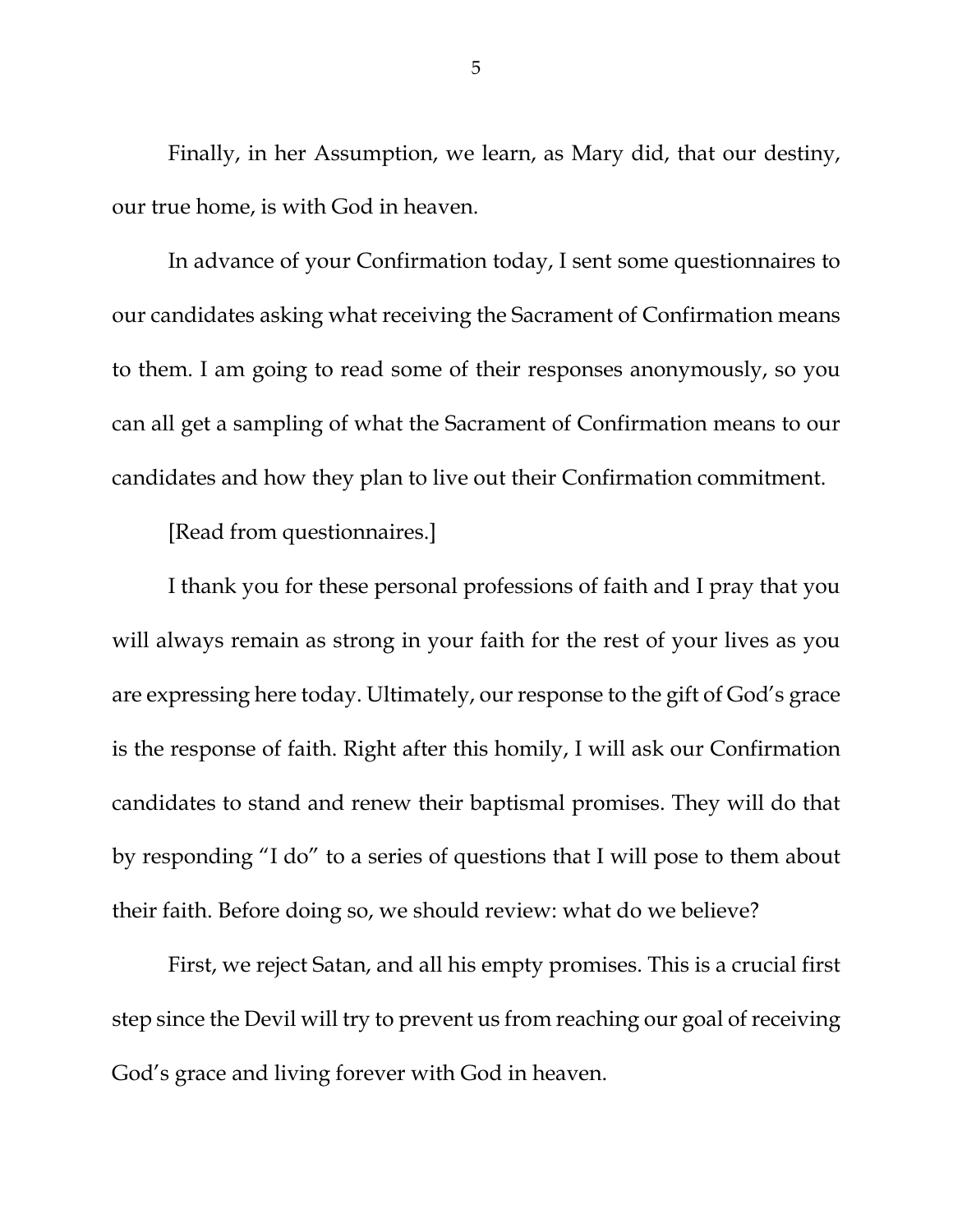Next, we express our belief in the Holy Trinity: Father, Son and Holy Spirit. This is how we were baptized: one God, but three persons, united in relationship to each other in a divine community of love:

We believe in God the Father, creator of heaven and earth.

We believe in God the Son. Jesus is our Lord, born of the Virgin Mary, crucified, died, buried, rose from the dead, now seated at the right hand of the Father.

We believe in the God the Holy Spirit, the giver of life, who came upon the apostles at Pentecost and today is given to you sacramentally in Confirmation. St. Augustine described the Holy Spirit as the "bond of love" and "communion" between Father and Son. God does not live or act in solitude.

We believe that the Church is holy and catholic, that is, it contains the fullness of the truth and extends to everyone throughout the world: we share in the divine community of love.

We believe in the communion of saints. We are all called to be saints in the holiness of our lives here on earth so that we can be saints for all eternity in heaven.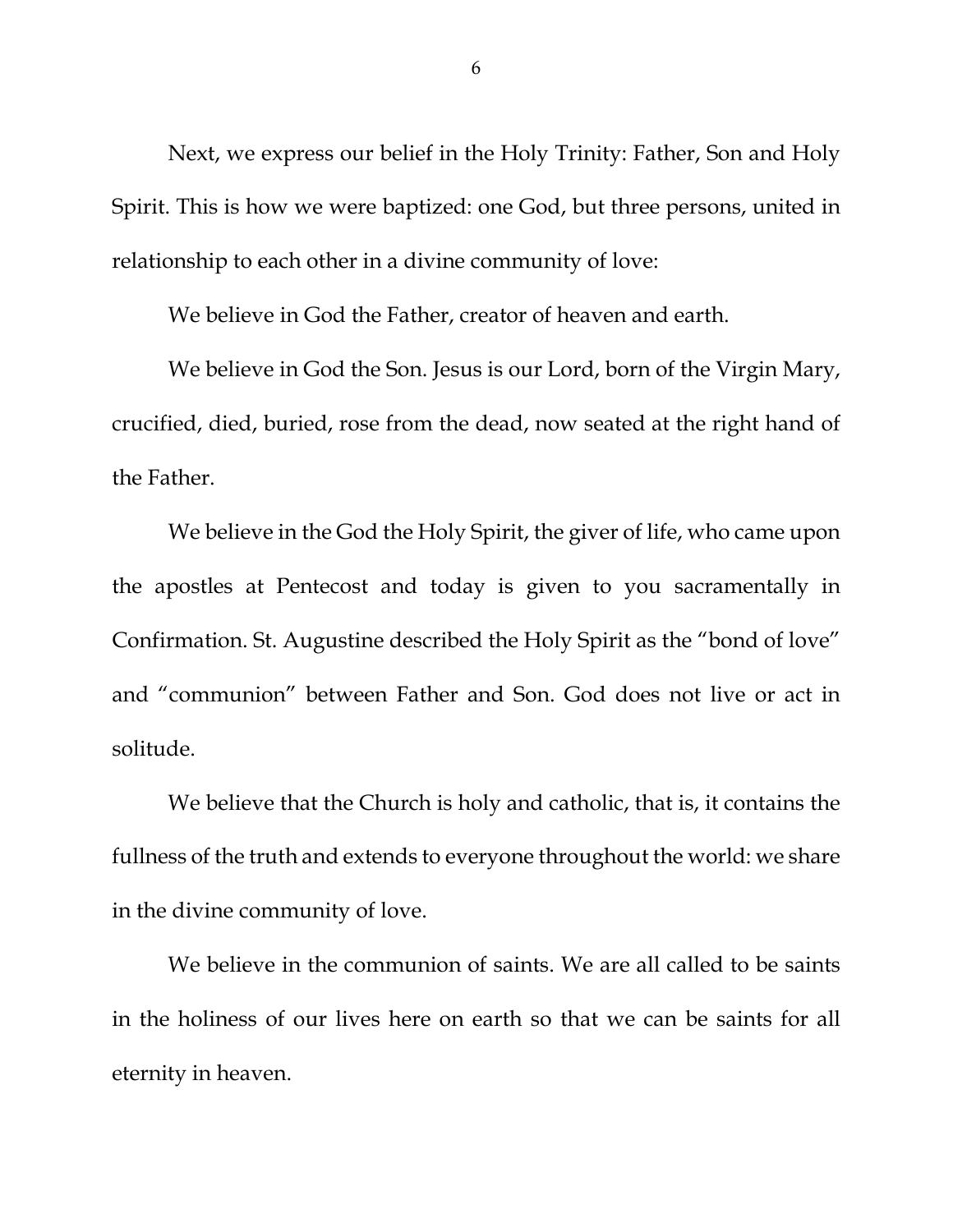We believe in the forgiveness of sins, made possible by our Lord's suffering and death as a gift freely bestowed upon us. In response to this gift, we are asked to repent our sins and live as Christ taught us to live.

We believe in the resurrection of the body and life everlasting. This refers to all of us, not just Jesus. When we die, we will not exist for all eternity simply as spirits. We believe that Christ will come again and raise up our mortal bodies to a glorified form like His for all eternity.

This creed, this statement of our beliefs as Christians, has been put into song by a Christian band called the Newsboys. The title of the song, appropriately enough, is simply, "We believe," and it goes like this:

> In this time of desperation When all we know is doubt and fear There is only one foundation We believe, we believe

[Refrain:] We believe in God the Father We believe in Jesus Christ We believe in the Holy Spirit And He's given us new life We believe in the crucifixion We believe that He conquered death